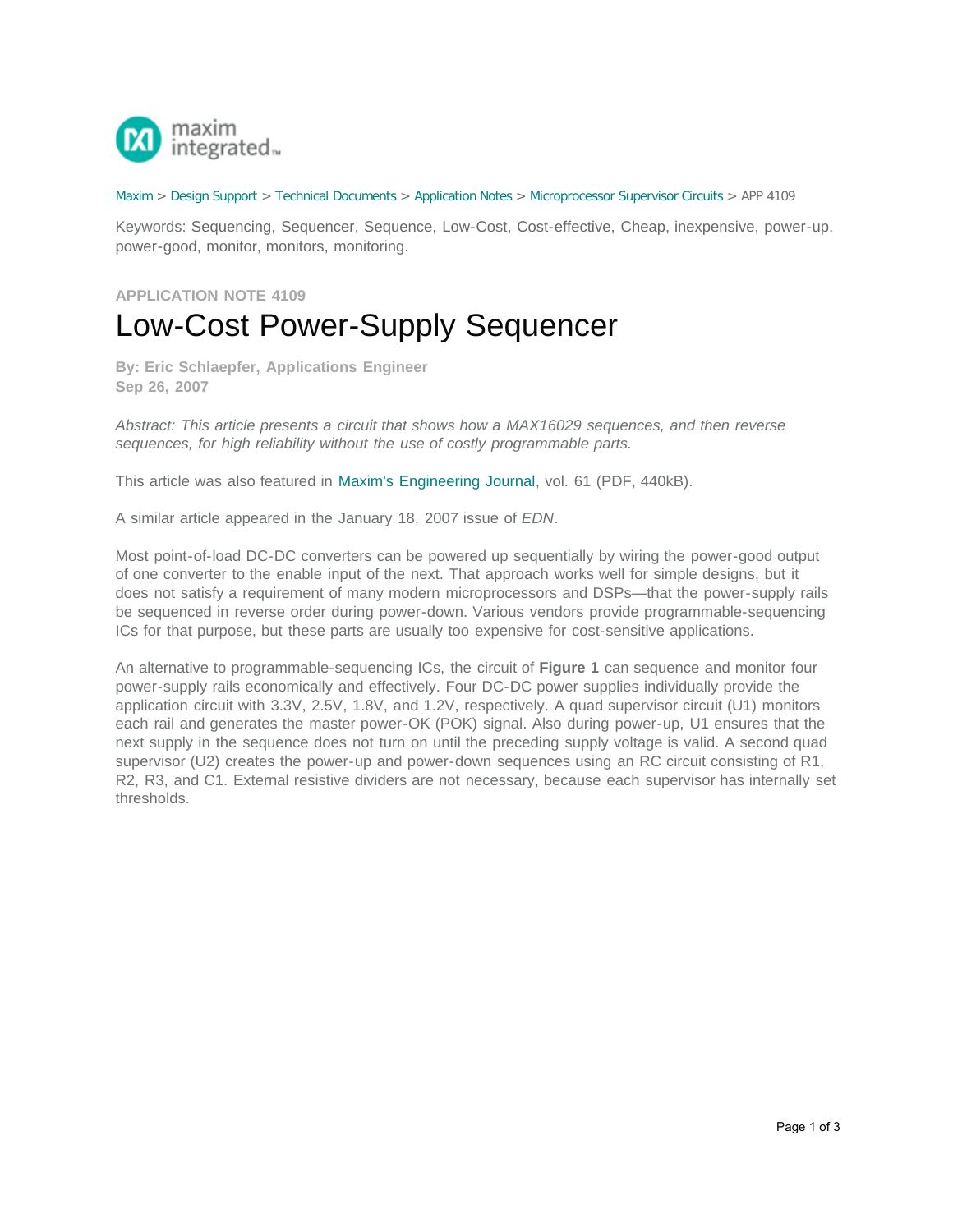

*Figure 1. Using inexpensive ICs, this circuit first applies the four supply voltages in a specified order at power-up, then applies them in reverse order at power-down.*

A power-up sequence is initiated by connecting the power on/off signal to the 5V input, which causes C1 to charge through R2. As the capacitor voltage slowly exceeds 1.2V, then 1.8V, 2.5V, and 3.3V, each corresponding U2 output floats, thereby allowing the power supplies to turn on in a prescribed sequence. After all four supplies are on, the POK signal asserts following a timing delay set by C2.

To monitor the supply rails, allow the power on/off signal to float high. The POK signal then maintains the C1 voltage through R1 and R3, and keeps the power supplies on. In response to a fault, POK deasserts rapidly, which discharges C1 through R1 and shuts off all the supplies. To power down, connect the power on/off signal to ground. C1 discharges through R2 and R1 when POK de-asserts, turning off each power supply in reverse order (**Figure 2**).